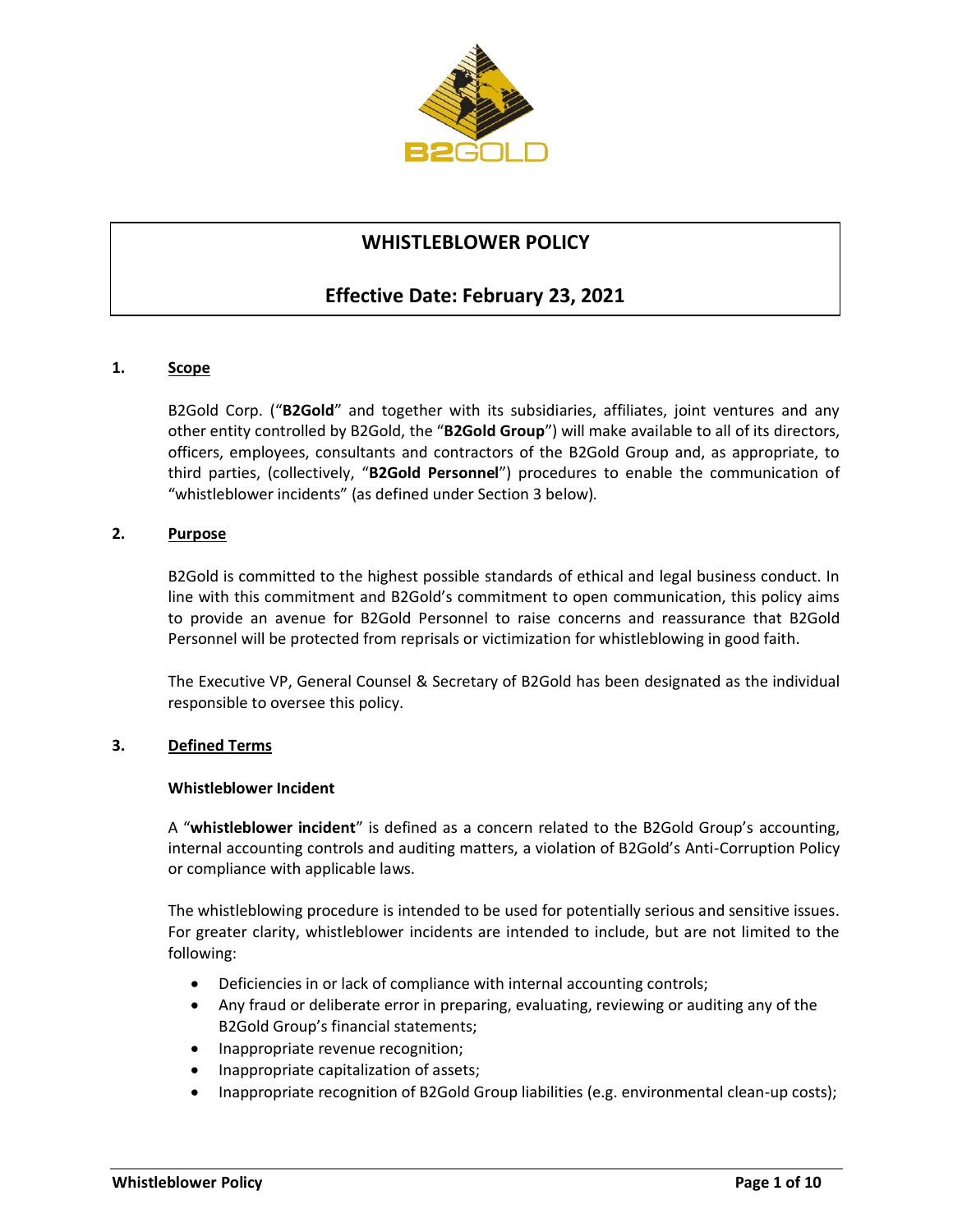

- Embezzlement of B2Gold Group assets by an individual or group of individuals; and
- Misrepresentation of non-financial information to support the financial statements.

As outlined in the above definition, whistleblower incidents relate primarily to matters regarding the B2Gold Group's accounting, internal accounting controls or auditing, violations of B2Gold's Anti-Corruption Policy or compliance with applicable laws. As such, whistleblower incidents are **NOT** intended to include such matters as:

- "Routine" grievances on operational matters of the B2Gold Group;
- Harassment; and
- Discrimination.

Please refer to other appropriate B2Gold Group policies and procedures dealing with such incidents. Employment-related concerns should continue to be reported through your normal channels, such as your supervisor, local HR representative, or to the Chairman of the Board of Directors of B2Gold (the "**Board**"), pursuant to the applicable B2Gold Group policy.

## **4. Policy and Policy Statements**

This whistleblowing policy is intended to cover serious concerns that could have a significant impact on the B2Gold Group, such as actions that:

- May lead to incorrect financial reporting;
- Are unlawful; or
- Otherwise amount to serious improper conduct.

It is the policy of the B2Gold Group that all B2Gold Personnel must immediately report whistleblower incidents as soon as the B2Gold Personnel becomes aware of such situations.

Whistleblower incidents shall be reported using the B2Gold Group's prescribed procedures for the submission of whistleblower incidents (*see Sectio[n 5.2](#page-3-0) below*).

#### **4.1. Harassment or Victimization**

It is the policy of B2Gold that B2Gold Personnel will not be discharged, demoted, suspended, threatened, harassed, or in any other manner discriminated or retaliated against as a result of communicating a whistleblower incident in good faith or providing assistance to the Audit Committee of the Board (the "**Audit Committee**"), management or any other person or group in connection with a whistleblower concern, including any investigation by a governmental, regulatory or law enforcement body*.* A "good faith" report is one which is made honestly and reasonably, whether or not the person has all of the relevant facts or is sure that a breach has occurred. Any B2Gold Personnel who retaliates against someone who has made a report in good faith will be subject to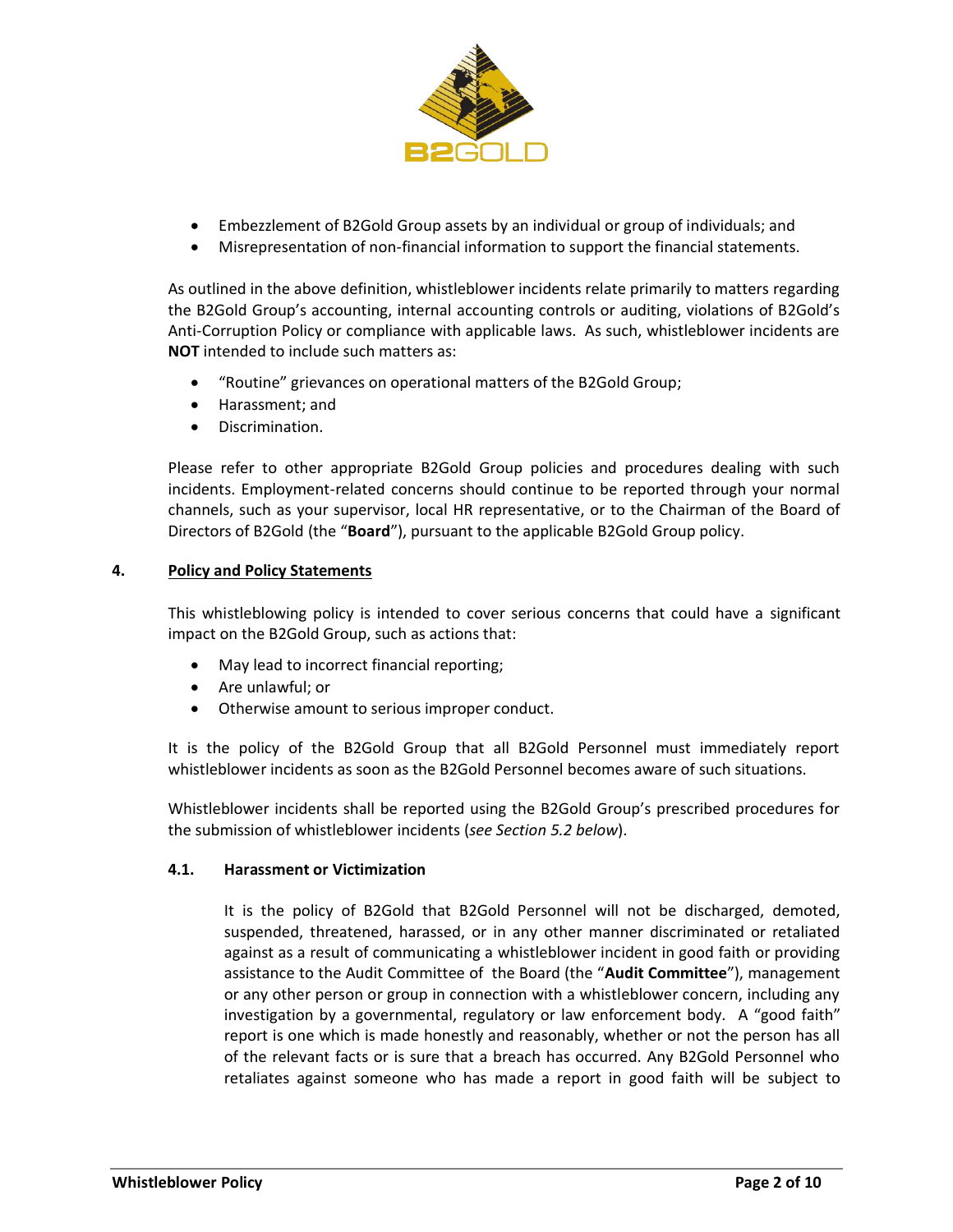

discipline up to and including termination of their employment or consulting arrangement.

## **4.2. Confidentiality**

It is the policy of B2Gold to treat all reported whistleblower incidents in a confidential and sensitive manner to the fullest extent possible, consistent with applicable law and the need to conduct an appropriate review. *See Sectio[n 6](#page-3-1) below*.

## **4.3. Anonymous Allegations**

The policy encourages B2Gold Personnel to put their names to allegations because appropriate follow-up questions and investigation may not be possible unless the source of the information is identified. Concerns expressed anonymously will be investigated, but consideration will be given to:

- The seriousness of the issue raised:
- The credibility of the concern; and
- The likelihood of confirming the allegation from attributable sources.

# **4.4. Malicious Allegations**

Malicious allegations (allegations not made in good faith) may result in disciplinary action.

#### **5. Procedure**

#### **5.1. Process For Raising A Concern**

As a first step, we encourage B2Gold Personnel to report any known violations or complaints to their immediate supervisor or to the persons set out below. If they do not feel comfortable reporting the information to their immediate supervisor or to the persons set out in Section [5.2](#page-3-0) below, then B2Gold Personnel may report the information to Whistleblower Security Inc., a third party service provider ("**Whistleblower Security**").

Whistleblower Security has been contracted by B2Gold to facilitate any concerns. Whistleblower Security serves as an avenue for disclosure of illegal activities as observed or witnessed by B2Gold Personnel. Whistleblower Security offers 24/7 access to confidential methods of disclosing these activities. We encourage open dialogue within the B2Gold Group, but if you feel it necessary, please follow the procedures as detailed below to help retain the integrity of our workplace.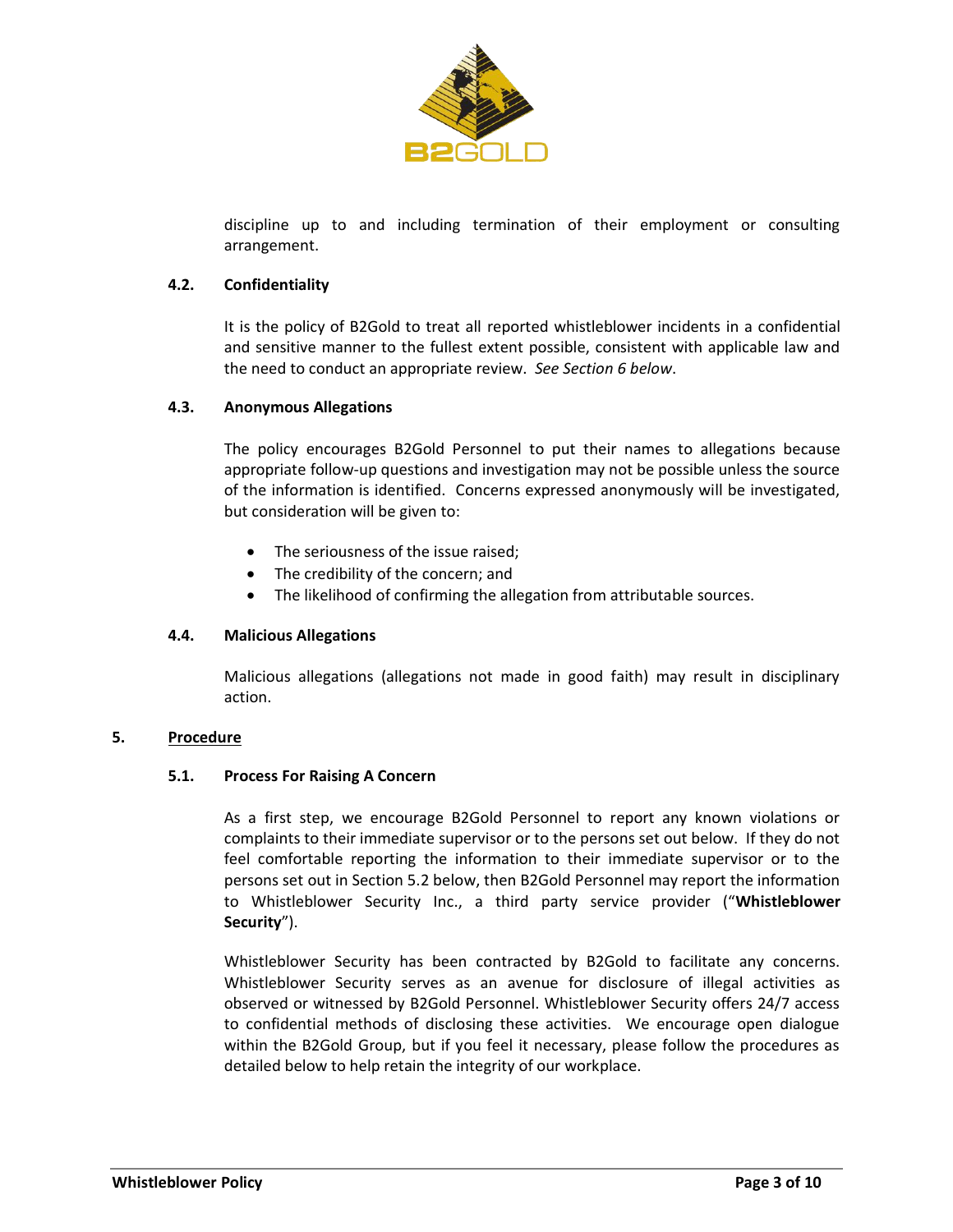

## <span id="page-3-0"></span>**5.2. Reporting**

Whistleblower incidents should be reported in any of the following ways:

- Through the Hotline: North America: 1-866-921-6714
- Contacting either of the following:

Robert Gayton, Chairman of the Audit Committee at or [rgayton@b2gold.com](mailto:rgayton@b2gold.com)

Robert Cross, Chairman of the Board at **bcross@b2gold.com** 

- If you are not in North America, call collect to 1-604-921-6875 during business hours and say you are with B2Gold and have a whistleblower report
- Through the web form at [www.whistleblowersecurity.com](http://www.whistleblowersecurity.com/) (see Appendix "A" attached for a sample of the web form)
- Email [B2Gold@whistleblowersecurity.com](mailto:B2Gold@whistleblowersecurity.com)
- Fax report to: 1-604-926-5668
- Mailing address alternative for written documents: Suite 300 1455 Bellevue Avenue, West Vancouver, British Columbia, Canada V7T 1C3

# **5.3. Document Retention**

The Audit Committee, or its designee, will retain a copy of the summary logs, all submitted complaints and concerns and all substantive documents provided or generated pursuant to any investigation hereunder for a period of not less than five years.

#### <span id="page-3-1"></span>**6. Confidentiality**

Confidentiality of complaints received, whether anonymously or otherwise, will be maintained to the fullest extent possible, consistent with applicable law and the need to conduct an appropriate review.

Whistleblower Security or the person to whom the incident is reported pursuant to this policy will take the initial report from the individual and notify the appropriate B2Gold Group representative, which is the Chairman of the Audit Committee (or other appropriate person as determined by the Audit Committee). Whistleblower Security will act as the communication liaison between the person reporting the alleged matter and the B2Gold Group to safeguard the anonymity and confidentiality of the reporter. The B2Gold Group will not have access to your name if you choose to share it with Whistleblower Security during the course of your report, unless you specifically authorize it.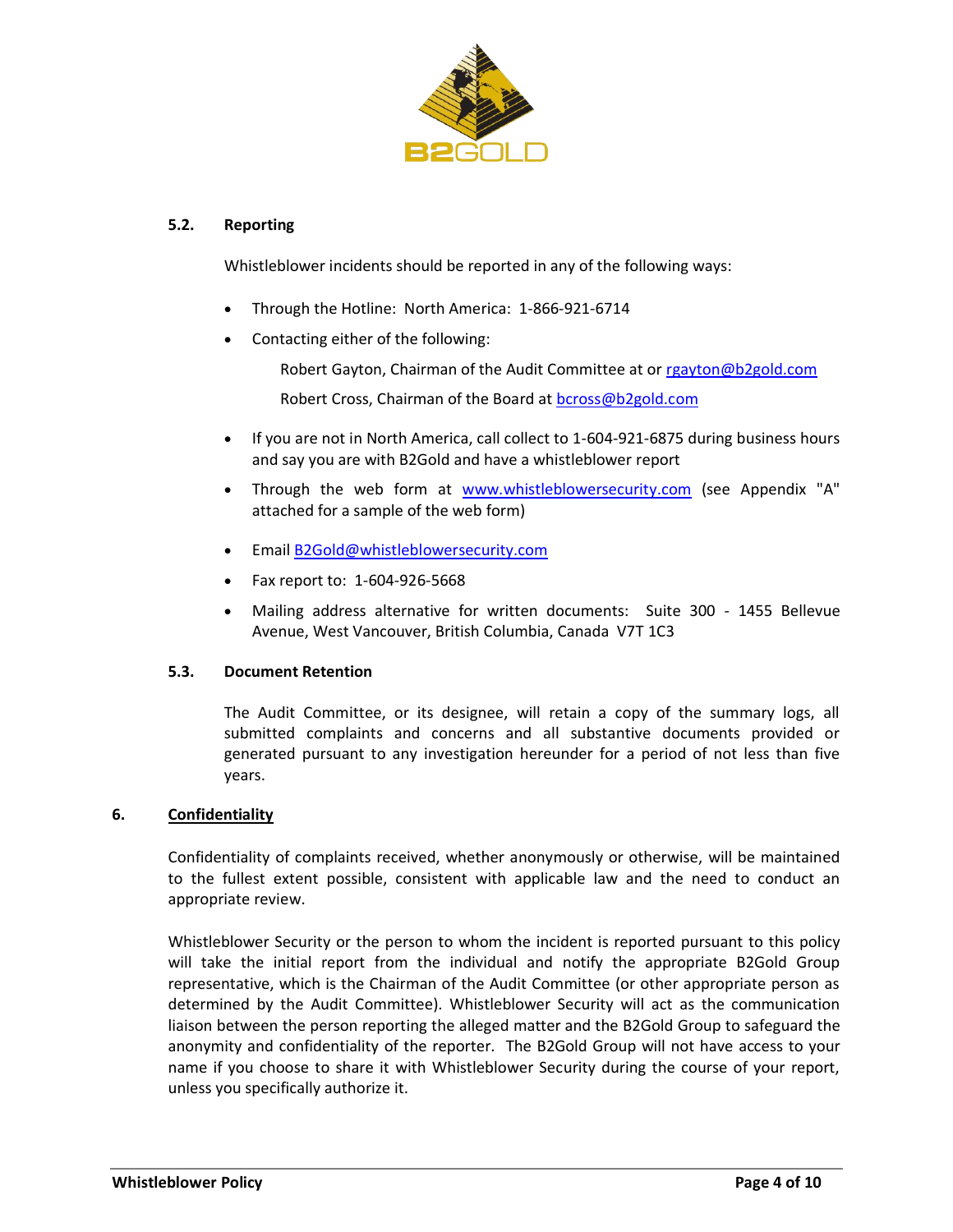

## **7. Timing**

The earlier a concern is expressed, the easier it is to take action**.**

# **8. Evidence**

Although the individual is not expected to prove the truth of an allegation, the individual needs to demonstrate to the person contacted that there are sufficient grounds for concern.

#### **9. How The Complaint Will Be Handled**

The action taken will depend on the nature of the concern. The Audit Committee and the Board will receive a report on each complaint from the Chairman of the Audit Committee (or any other appropriate person as determined by the Audit Committee). The Audit Committee or its designee will oversee the investigation and resolution of any reported incidents that present a material issue, as determined by the Audit Committee. The Audit Committee has the authority to retain outside legal or accounting expertise in any investigation as it deems necessary to conduct the investigation in accordance with its charter and this policy. Notwithstanding the foregoing, in no event will a member of the Audit Committee or its designee be involved in any aspect of the investigation or resolution of a report if the report alleges that he or she was involved in the matter.

#### **10. Initial Inquiries**

Initial inquiries will be made to determine whether an investigation is appropriate, and the form that it should take. Some concerns may be resolved by agreed action without the need for investigation.

#### **11. Report to Complainant**

Subject to any requirements of confidentiality, whether reported to B2Gold Personnel or through Whistleblower Security, the complainant will be given the opportunity to receive follow-up on their concern in two weeks acknowledging that the concern was received and, where possible and when determined to be appropriate by the Chairman of the Audit Committee or the Audit Committee:

- Indicating how the matter will be dealt with;
- Giving an estimate of the time that it will take for a final response;
- Telling them whether initial inquiries have been made; and
- Telling them whether further investigations will follow, and if not, why not.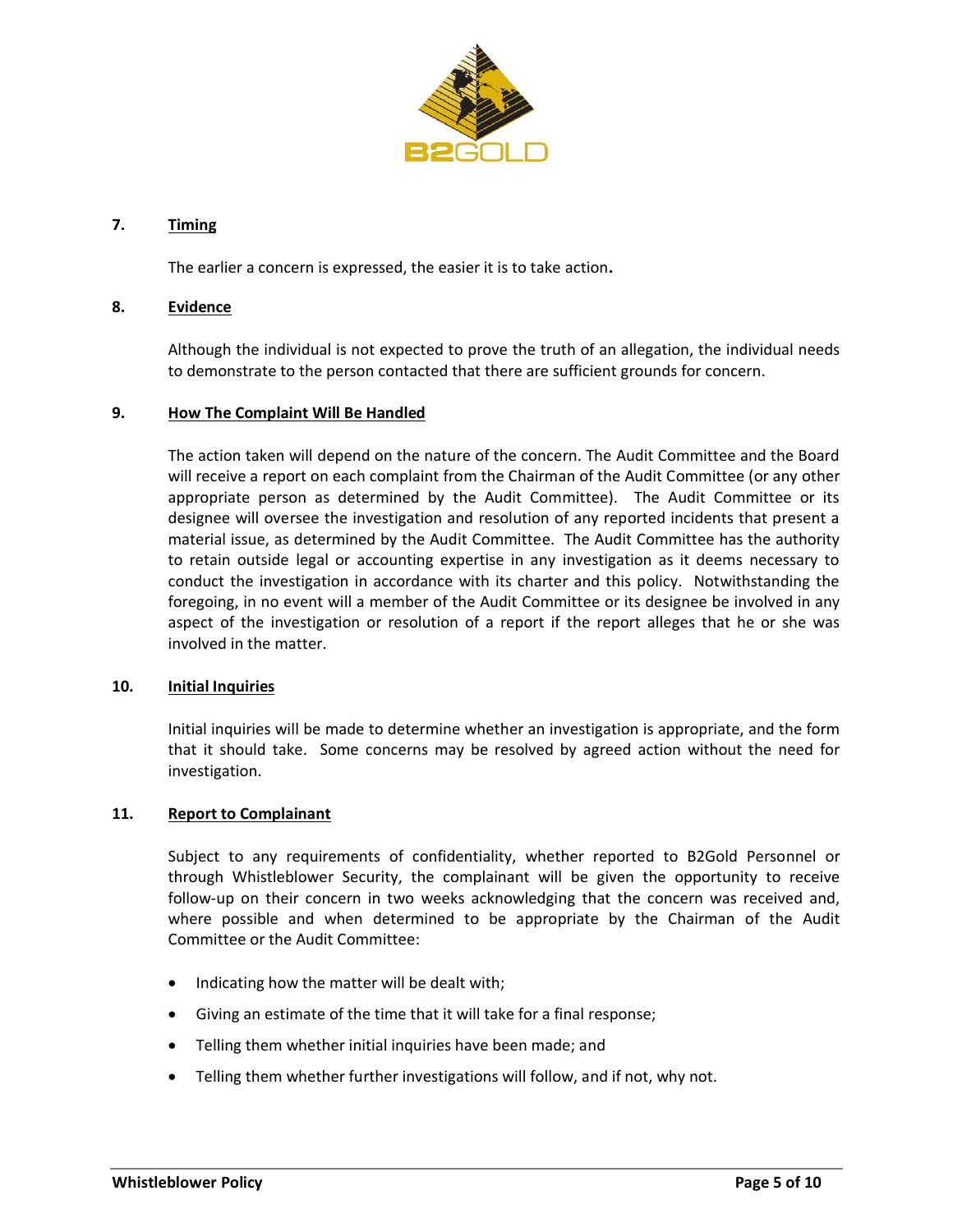

In addition, when reporting an incident the complainant will be provided with a password. The complainant may check back with Whistleblower Security at any time and check on the status of the claim by using the password provided.

## **12. Further Information**

The amount of contact between the complainant and the body investigating the concern will depend on the nature of the issue and the clarity of information provided. Further information may be sought from the complainant.

# **13. Resolution**

Please be aware that during the course of the investigation, you may not know that the B2Gold Group is taking action. Due to the confidential nature of some disclosures, investigations may be required to be conducted privately and cautiously.

# **14. Information**

Subject to legal constraints the complainant will receive information about the outcome of any investigations.

#### **15. Compliance**

B2Gold Personnel are expected to read and become familiar with this policy when they begin their engagement with the B2Gold Group and may be required, from time to time, to affirm in writing their compliance with this policy.

B2Gold appreciates your support and diligence in creating a better work environment for us all. If you have any questions about this policy, please contact Mr. Roger Richer, Executive VP, General Counsel & Secretary or Mr. Mike Cinnamond, Senior VP Finance & Chief Financial Officer at B2Gold's Head Office in Vancouver, British Columbia.

#### **B2Gold** *reserves the right to modify or amend this policy at any time as it may deem necessary.*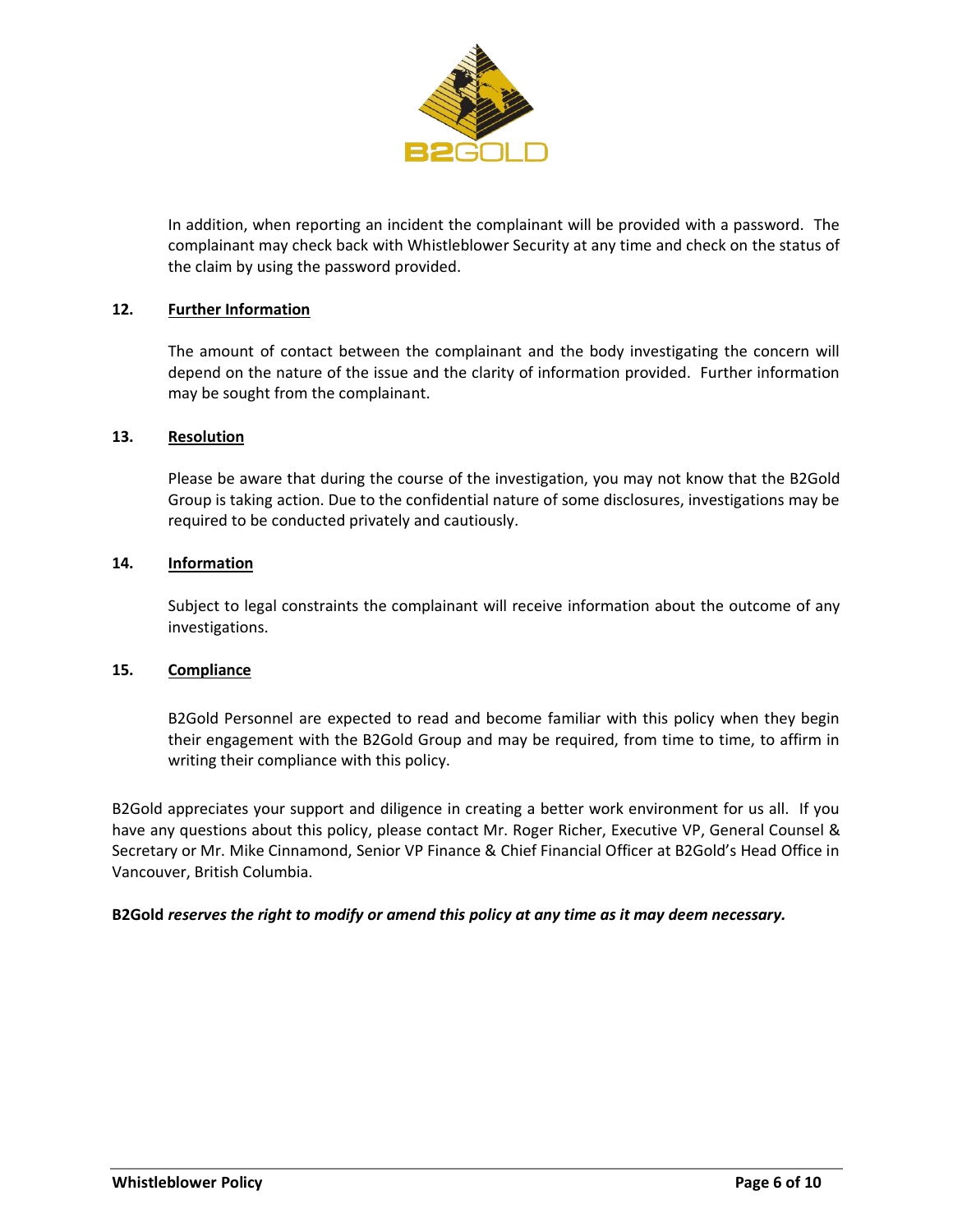

# **APPENDIX "A"**

Navigate to [www.whistleblowersecurity.com](http://www.whistleblowersecurity.com/) and click on **File a Report**. This will take you to the Confidential Ethics Reporting System page advising you of the process, your anonymity and the

obligations present for all parties. Read through the terms of service and then check the "I agree" box to agree to the terms of service and then select Continue.

The next screen is **Location,** where you will provide details about where your incident took place. The information you will provide is:

> • **Organization Name** – type the first few letter of your organization's name, hit lookup, choose your organization

|             | Need help or advice? Call: 1-866-921-6714 | <b>FILE A REPORT</b>                                                     | <b>LOGIN</b>                                        |                    |
|-------------|-------------------------------------------|--------------------------------------------------------------------------|-----------------------------------------------------|--------------------|
| <b>NETV</b> | WHISTLEBLOWER<br>SECURITY                 |                                                                          | LOG IN<br>Need help or advice? Call: 1-866-921-6714 |                    |
|             | <b>B2GOLD</b>                             | <b>Confidential Ethics Reporting System</b>                              | <b>Q</b> Ingian -                                   |                    |
|             | You Are Here<br>Introduction              | <b>TELL US ABOUT WHERE IT HAPPENED</b><br>"Organization Name B2gold Corp |                                                     | LOOKUP             |
|             | Location<br>Confidentiality               | "Method of Reporting<br>"Date                                            | WEB<br>12/08/2014<br>to 12/08/2014                  | ٠<br>Ongoing case? |
|             | Summary<br><b>Case Reporting Complete</b> | 'Location of Case                                                        | Burkina Faso<br>Enter Location if not listed        |                    |
|             | <b>Tips</b>                               | "Department                                                              | Administration<br>Enter Department if not listed    |                    |

- **Method of Reporting** make sure you choose "web" in the organization's drop down menu
- **Case Date** choose your incident date
- **Location of the Case** choose the location where the incident took place from the drop down menu
- **Department** choose the department involved in the case from the drop down menu

When you're ready to keep going, click **Continue**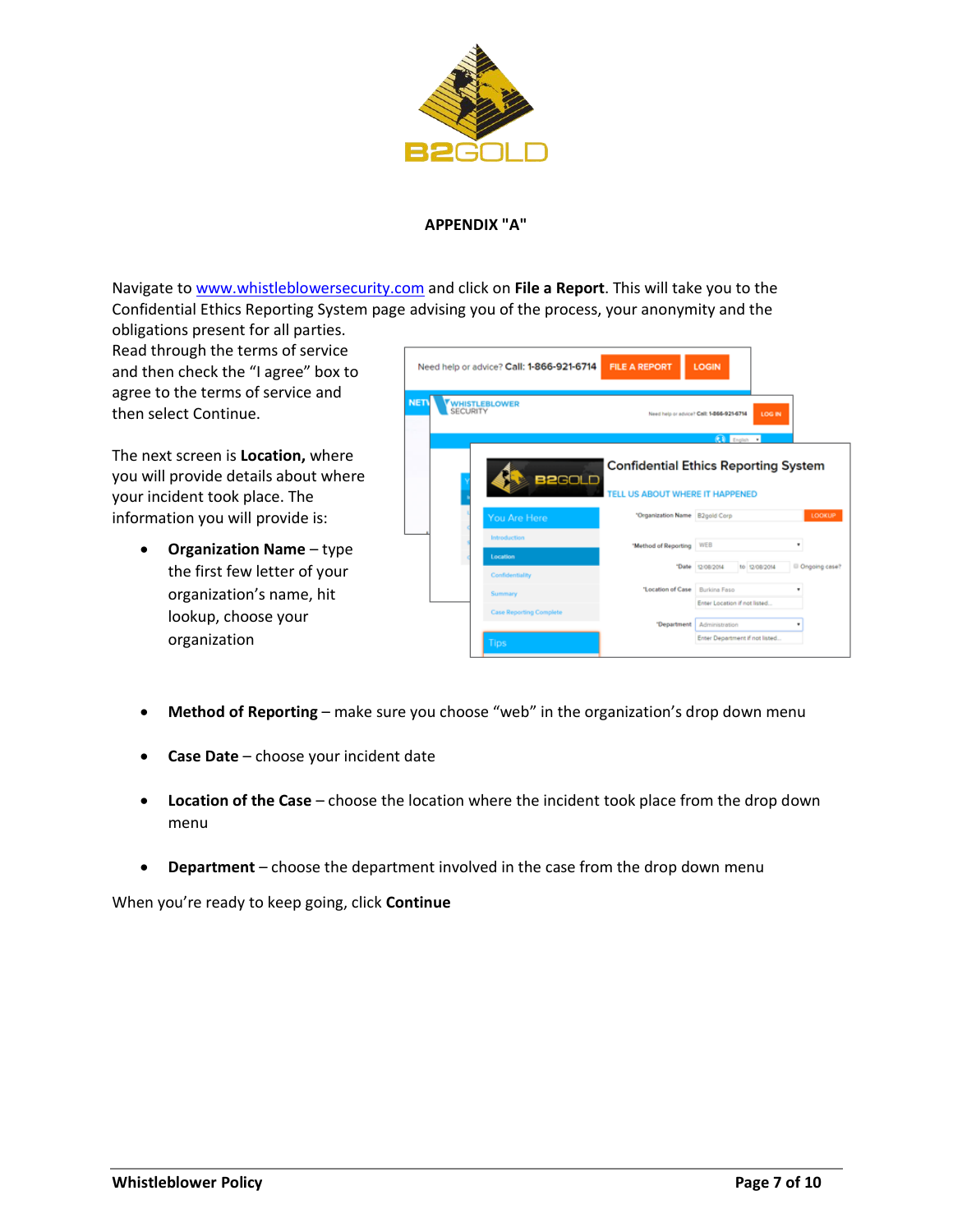

You have now reached the **Confidentiality** section. You will see there are three levels of confidentiality. You can select any one of these – the choice is yours:

• **Strictly Confidential** – gives you the highest level of anonymity and protection. If you select this option, your identity will not be known by either your organization or to

#### **CONFIDENTIALITY**

\*Select Your Level of Confidentiality:

Strictly Confidential C Confidential to Your Organization C Contact Information Provided

WhistleBlower Security. In this case, you are completely confidential.

- **Confidential to your Organization** by selecting this option, the system will share your information with WhistleBlower Security only, but not with your organization.
- **Contact Information Provided** when you select this option, both your organization and WhistleBlower Security will be notified about your incident. This means that your organization might have a representative contact you directly to resolve the issue.

| Attach any relevant supporting documentation if applicable. |
|-------------------------------------------------------------|
| File 1 Choose File   No file chosen                         |
| File 2 Choose File No file chosen                           |
| File 3 Choose File No file chosen                           |
| File 4   Choose File   No file chosen                       |
| File 5   Choose File   No file chosen                       |
| <b>ATTACH FILES</b>                                         |

Do you have any relevant supporting documentation? You can choose your files here by clicking "Choose File" to retrieve your document(s). Don't have anything? Simply skip this section.

Next is the list of designated individuals from your organization who will be included in your incident report notification. If any of these individuals are implicated in your case and you do not want them to be notified of your incident, you can choose to remove them from the process by checking the box next to their name.

> If any of the individuals listed below are implicated in this case, indicate which ones to exclude from the report notification process.

Would you like to be notified by email

Robert Gayton

when your incident report has been replied to through the system? You can make your choice here by clicking Yes or No.

Notify me by email when my report has been replied to:

© Yes ® No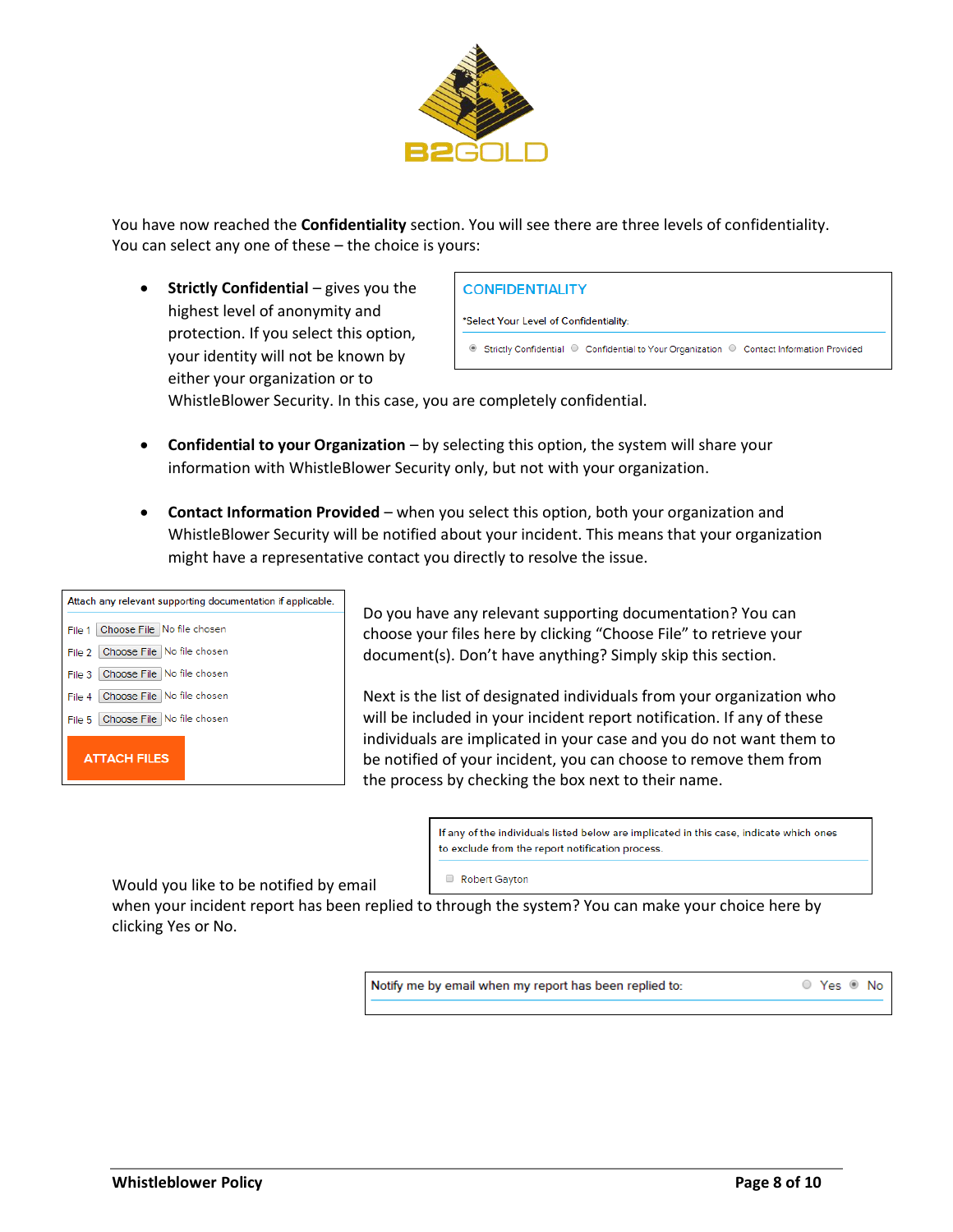

| *Describe the case                                                                                                                                                                          |                       |
|---------------------------------------------------------------------------------------------------------------------------------------------------------------------------------------------|-----------------------|
|                                                                                                                                                                                             |                       |
| *Who is involved in the case?                                                                                                                                                               |                       |
|                                                                                                                                                                                             |                       |
| Has the case been reported to a supervisor in the past?                                                                                                                                     | © Yes ® No            |
| Are you a current employee?                                                                                                                                                                 | <sup>◎</sup> Yes ◎ No |
| *Has this case been referred to any one outside the organization, such as Police, Media,<br>or Government Agency?<br>If you have any additional comments to provide, communicate them here: | © Yes ® No            |
|                                                                                                                                                                                             |                       |
| Please select applicable case type(s)                                                                                                                                                       |                       |
| <b>E</b> Financial Reporting and Accounting                                                                                                                                                 |                       |
| Fraud and Embezzlement                                                                                                                                                                      |                       |
| Enter Case Type if it's not included                                                                                                                                                        |                       |

The next section is Case Summary. This where you will describe your incident and list who is involved in the case. You can type as freely as you wish here, in your own words. Type as little or as much as you like.

You can indicate if the case has been reported to a supervisor in the past.

You can indicate if you are a current employee or not.

You can indicate if your case has been referred to anyone outside your organization such as the police, media, or a government agency.

Any additional comments can be added in this section also.

Before you continue, you must select the applicable Case Type. You can choose up to three and if you don't see your Case Type listed here, you can add it in to the box provided at the bottom.

Here, you have the choice to either submit your incident, or add in any additional information to support your case.

If you choose to add further details, you will be taken to a section where you can further describe the details of your case. The questions you see in this section are dependent on what Case Type(s) you checked off previously.

Once you have finished further describing your case, you can click the **Submit** button.

| <b>CASE DETAILS</b>                                         |               |
|-------------------------------------------------------------|---------------|
| <b>FINANCIAL REPORTING AND ACCOUNTING</b>                   |               |
| Describe the financial breach that has occurred.            |               |
| add further details here                                    |               |
| What do you estimate the monetary value to be in this case? |               |
| add further details here                                    |               |
| How did you discover the accounting issue?                  |               |
| add further details here                                    |               |
|                                                             |               |
|                                                             | <b>SUBMIT</b> |